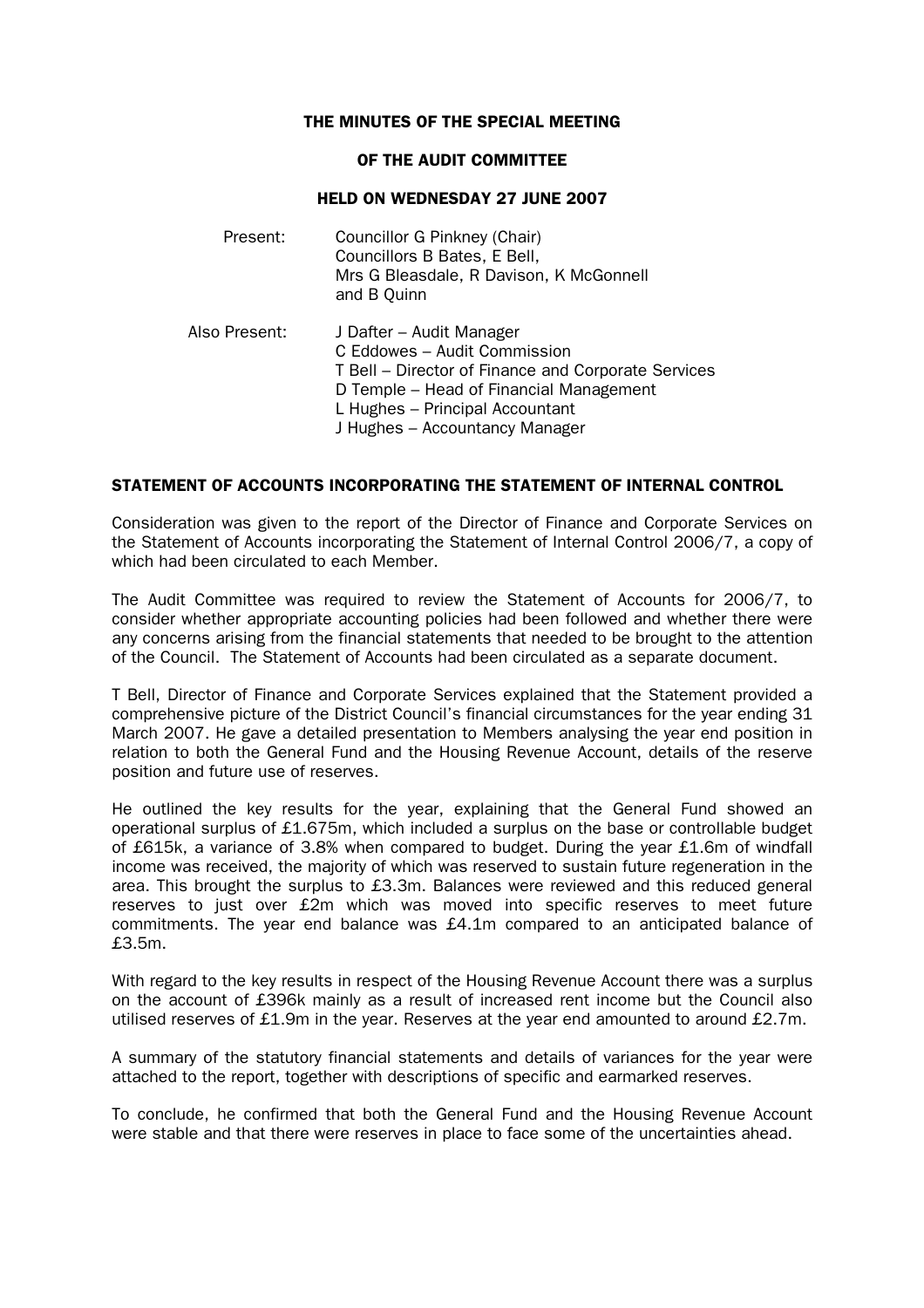# Special Meeting of the Audit Committee – 27 June 2007

In terms of the future outlook he explained that at this point in time details of the comprehensive spending review covering 2008 – 2010 were awaited. Signals from the Treasury suggested a three year settlement from 2008/9 with no guarantee of grant uplift in line with inflation. In conjunction with the spending review it was likely that cashable efficiencies of 3% per annum would be required. There were adequate reserves in place to smooth out the impact of these proposals in the medium term and he was confident that finance for the Council's priorities could be managed. He identified the risks to be borne in mind, as follows:-

- the possibility of more government initiatives;
- the formula grant was uncertain;
- a new wave of efficiencies was expected:
- the national concessionary fares scheme (2008 onwards);
- the Supporting People Grant (Warden Services relied on this funding which was controlled by the Government);
- the decline in capital receipts as a result of fewer right to buys and the reduction in assets to be disposed of;
- East Durham Homes still a relatively new company and there was uncertainty around whether 2 star status would be achieved which was necessary to bring properties up to decent homes standards;
- the local government review

In reviewing the Statement of Accounts and the key issues, a Member made reference to the high levels of reserves in the General Fund and how this may be perceived by residents. T Bell responded that it was important to utilise reserves effectively but only when the Council was confident that it's financial position was stable. At this point in time, whilst there were issues around the base budget he felt that further General Fund reserves should be released to meet Council priorities and this would be subject to consultation with Members and further reports.

A general discussion ensued in relation to the financial position of EDH. T Bell stated that until the Council was confident that the company was financially stable and a decision on the 2 star status was known, it would not be prudent to release HRA reserves. In relation to financial and performance monitoring of the company Members were able to attend meetings of the Regeneration Services Scrutiny Committee when quarterly performance was reported. The newly appointed Chief Executive of EDH was to address concerns around communications and closer working with the Council.

In response to a question relating to the Comprehensive Spending Review and the 3% cashable efficiencies expected, T Bell confirmed that this would be a national requirement for all local authorities. He added that to some extent these proposals were forseeable following the Gershon efficiencies of 2005/6 and 2007/8. Gershon had made it clear that Councils should be working together to deliver services. Whilst the Gershon efficiencies had been achieved the new proposals were likely to be more challenging for authorities because nationally, shared services or outsourcing was a way of working that not many authorities had explored. When the medium term financial plan was reviewed £1.5m had been set aside in the short term and next year an Efficiency Strategy would be established for the following three years. Exploring the provision of services on a shared basis with other Districts and/or by outsourcing would be part of this Strategy.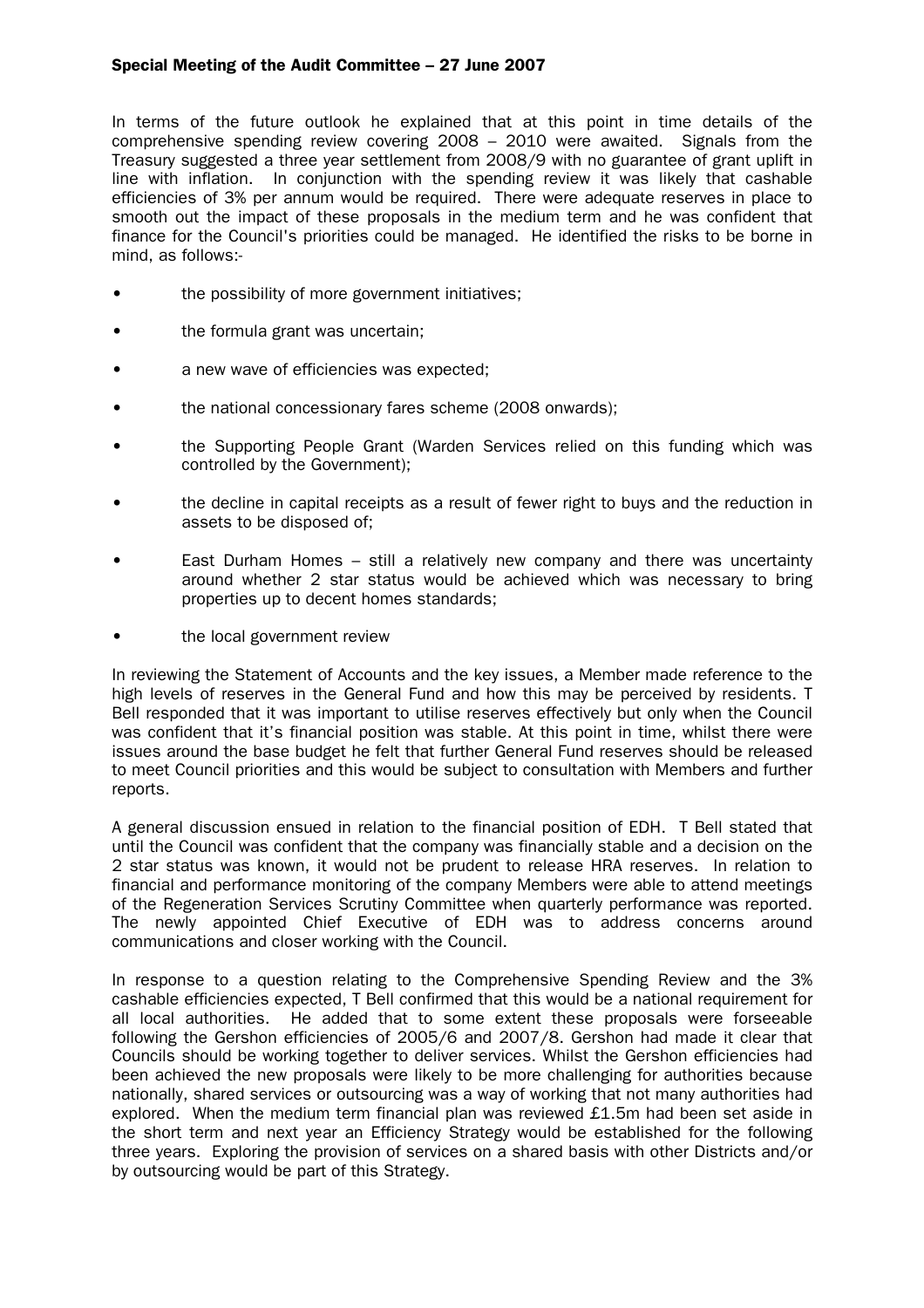A Member asked if the balances in the General Fund were adequate in the event of any emergencies or unforeseen issues. T Bell explained that the prudent balance within the reserves would be utilised to meet any unforeseen issues. Some unforeseen emergencies were covered by grant funding which could be claimed back, although costs would still have to be financed by the Council in the short term.

A discussion ensued in relation to the provision for bad debts. T Bell assured Members that debts were not written off unless they were irrecoverable, ie uncollectable or uneconomical to collect. Over the last three years the Council had reduced bad debts provision which in turn had helped reduce council tax levies.

A Member referred to the contingency provision of £723k set up within the General Fund budget which was not utilised. T Bell explained that this had been set aside because in determining the 2006/7 budgets the Council was faced with significant cost and service pressures covering a number of issues. By way of example he explained that at the time EDH were carrying out a review of the Service Level Agreements (SLAs) with the Council as part of their value for money arrangements. This could potentially have resulted in a loss of income to the Council of £1.5m. This review was not completed and the risk did not materialise, therefore the contingency provision was returned to the general reserve.

Reference was made to the capital programme and the statement within the accounts that 91% of the programme had been achieved. A Member asked about the underspend resulting from 9% of the works not being completed. T Bell explained that the underspend was carried forward to 2007/8 as a commitment had been given that those projects would be completed. He added that 91% was a good turnaround particularly as some capital schemes could be delayed because of external factors such as the weather. Regular monitoring meetings of the Capital Programme Working Group maintained a close control on the capital programme finance.

By way of observation, a Member referred to the sale of assets which had avoided the need to borrow to fund capital schemes and considered that the Council should err on the side of caution when selling off major assets. T Bell explained that most assets sold were properties which could not be re-let or areas of land to developers. These contributed to the Councils efficiencies during the year and the use of capital receipts was generally considered to be more prudent than prudential borrowing because the Council would have to debt charges, which would then fall on the revenue accounts.

With reference to the cash flow statement for 2006/7, a Member highlighted the increase in cash paid to employees. T Bell explained that this referred to Council staff and stated that this figure included the annual wage and pension fund increases. Other reasons for the increase included the transfer of Care Services back to the Council during the year and the mainstreaming of Street Wardens posts.

Expenditure on publicity was also referred to by a Member who pointed out that costs for 'other' publicity seemed high. J Hughes explained that this figure incorporated a large number of smaller individual pieces of ad-hoc publicity carried out during the year. Members felt that this should be explained in more detail within the Statement.

Members expressed their concerns in relation to the position on rent arrears. J Hughes advised that EDH had set up a Team to specifically deal with the pursuit of outstanding rent arrears and a number of accounts that may have previously been written off had been kept 'live'. The position should show an improvement in next year's Statement. Members felt that it would be useful for a note to be included within the Statement to reflect this. T Bell added that the BVPI relating to rent arrears had been identified for specific attention during 2007/8 and Members would receive progress reports as part of the BVPI quarterly reports to the Committee.